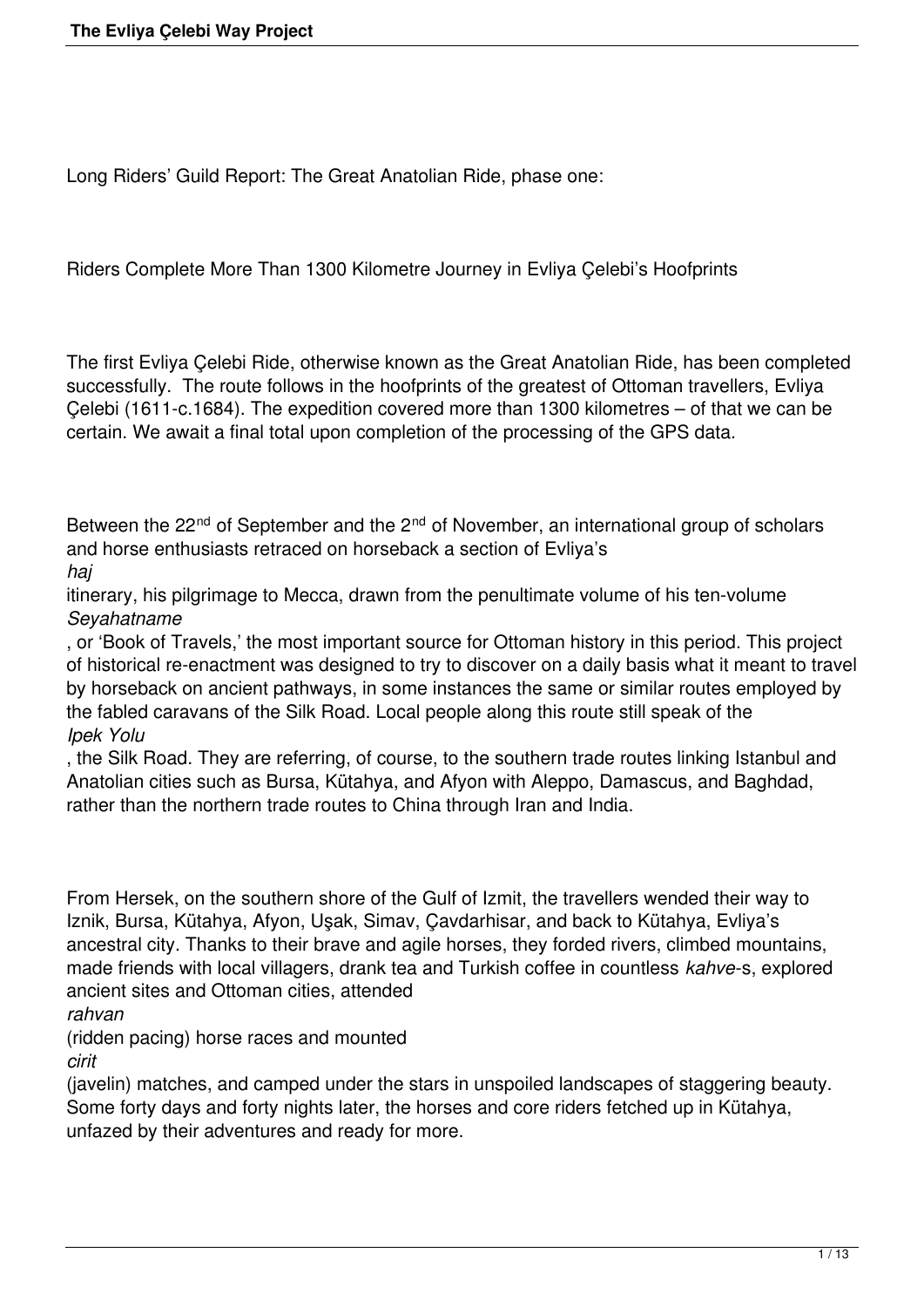**The project's blog** is: www.hoofprinting.blogspot.com.

As well as future rides, [outcomes of the project include](http://www.hoofprinting.blogspot.com/) a potential UNESCO European Cultural Route established in western Anatolia following the itinerary of the Evliya Çelebi Ride – the Evliya Çelebi Way.

# **Forthcoming books**:

A guidebook to the route will be published in English and in Turkish. A multi-authored book presenting the interdisciplinary research findings is also in the works, as is a trade book about Evliya and his travels.

## **Film:**

The expedition was accompanied for part of the journey by Mehmet Çam and other members of Ajans21**.** A documentary film by the company is scheduled to appear in 2011.

Although the ride probably did not achieve the Guild's 1000-mile ultimate goal, the expedition came close to logging this distance. The ride was certainly an epic journey, lasting a legendary 'forty days and forty nights'. All the horses who embarked upon the ride finished up sound and well. In fact, there was never a day's serious lameness among the lot, and nobody even lost a shoe. Of the initial seven horses, four performed the entire itinerary. Three were returned to their home stables by van after 37 days when there were no longer riders enough for them, but all could have finished the ride without any difficulty.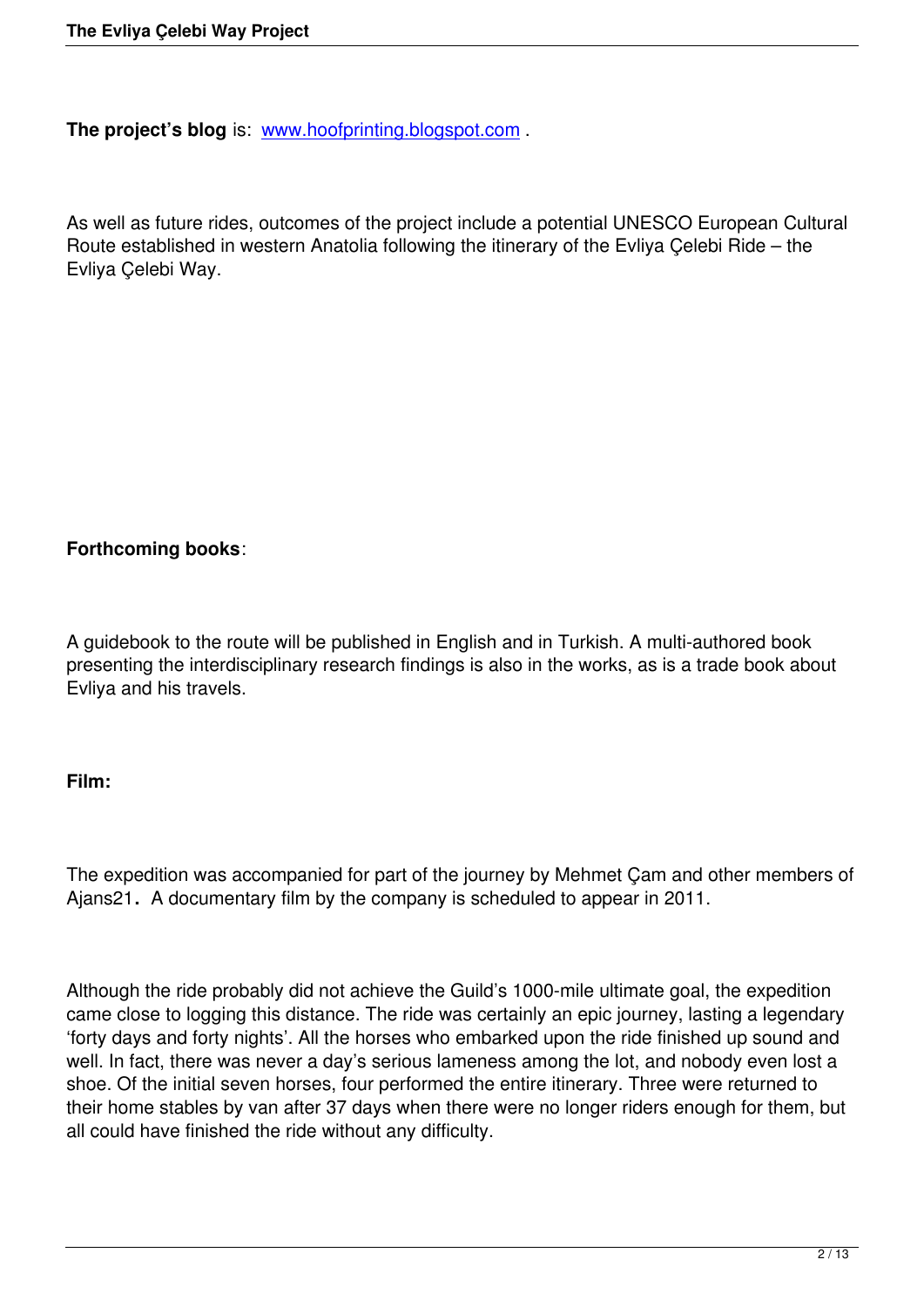## **Dramatis Personae**

Evliya set out for Mecca in 1671 with three companions, eight servants, and fifteen *küheylan* (pedigreed) horses.

The Evliya Çelebi Ride had a support vehicle (a Mitsubishi Canter fitted with a roomy van body containing fold-down kitchen facilities), a motorbike carried by the support vehicle, and the following participants.

#### **Horses:**

(All Turkish-bred mares, owned by Ercihan Dilari, Akhal-Teke Horse Center, Cappadocia)

Anadolu (Thoroughbred-Akhal Teke cross, 7 years old)—completed ride

Titiz (Thoroughbred, of an Akhal Teke type, 6 years old)—completed ride

Sarhoş (Arabian-Anatolian cross, 13 years old)—completed ride

Ilos (Arabian-Anatolian cross, 13 years old)—completed ride

Asya (Arabian-Anatolian cross, 6 years old)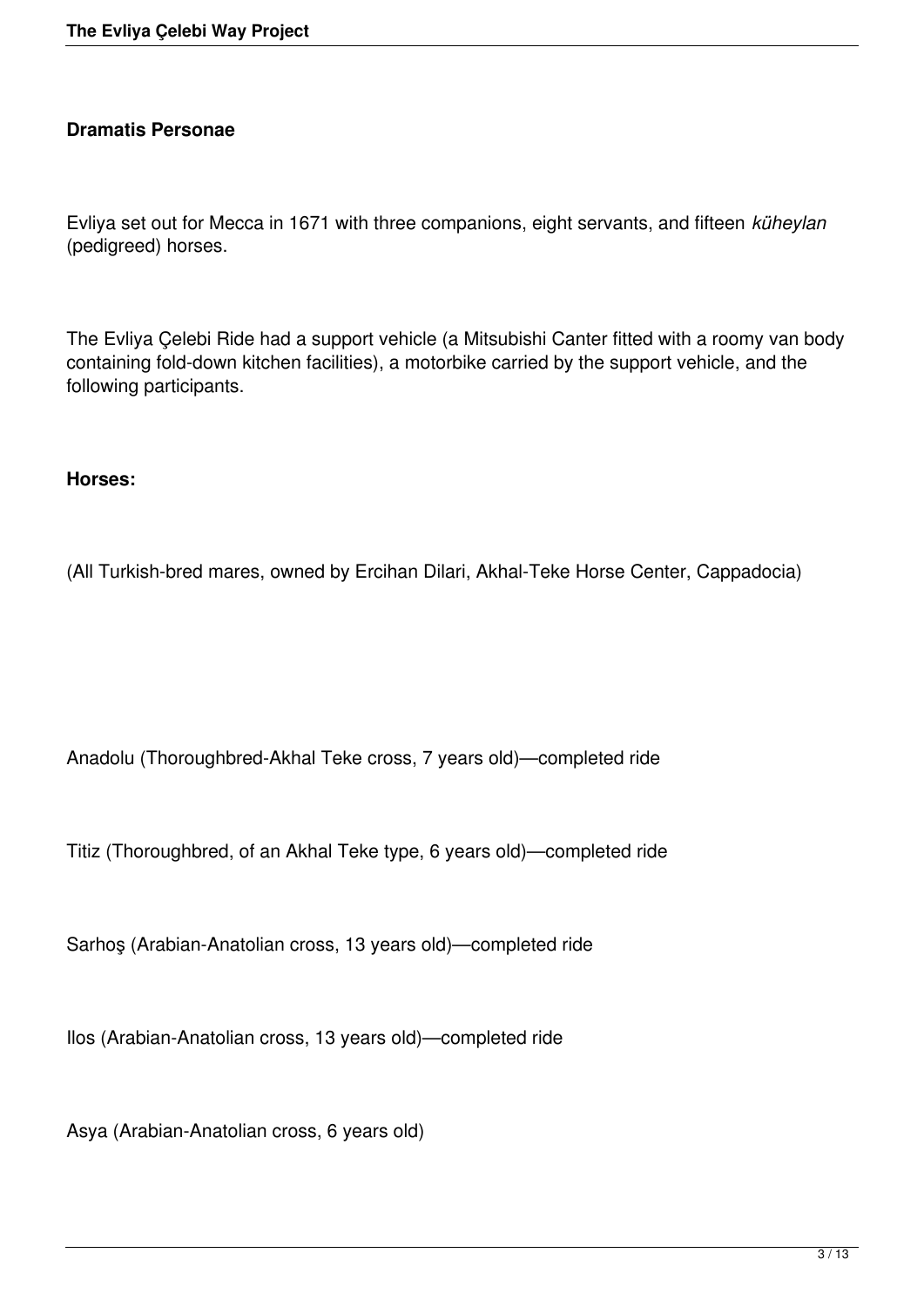Elis (Arabian-Anatolian cross, 8 years old)

Hidalgo (Arabian, 5 years old)

Congratulations are due to Ercihan and his support staff, Sedat Varış and Metin Aker, for producing and providing such fit, energetic, tough, and courageous horses.

#### **Humans:**

Ercihan Dilari, expedition leader www.akhal-tekehorsecenter.com

Metin Aker, artist, driver, chef

Sedat Varış, horseman

Donna Landry, FRAS, Professor of English, University of Kent

Caroline Finkel, FRAS, Ottoman historian, Honorary Fellow, Edinburgh University and University of Exeter

Gerald MacLean, FRAS, Professor of English and Co-director, Turkish Studies, University of Exeter

Susan Wirth, Photographic editor, *Der Spiegel*, New York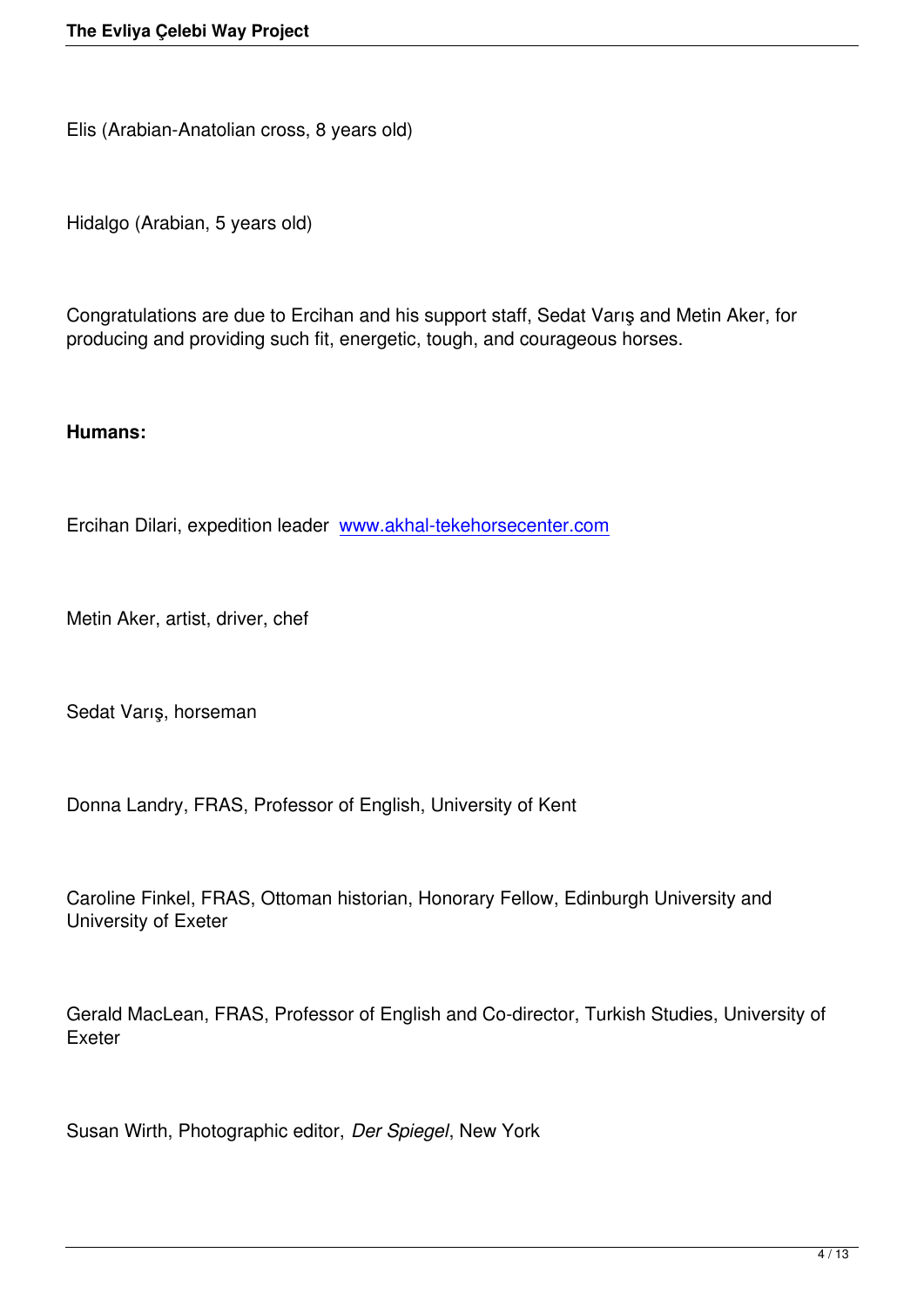Thérèse Tardif, Advertising executive, Montreal

Patricia Daunt, Writer, wife of a former British ambassador to Turkey

Andrew Byfield, Botanist and author, PlantLife International

Ayşe Yetiş, veterinarian, Turkish Jockey Club, Istanbul

Özcan Görürgöz, Entrepreneur, Hanedan Kervansaray Restaurant, Avanos, Cappadocia

Alper Katrancı, Entrepreneur, Skyway Balloons, Cappadocia

Pınar Durmaz, Trekkist and academic, Istanbul Kultur University

Ross Williamson, the distinguished horse vet well known to the Long Riders' Guild, and famous throughout Turkey and the Middle East, has become a friend and supporter. He visited the horses in Kütahya on their first stop there, and gave them a clean bill of health. The expedition's fortunes doubled when Ross was joined by his Turkish colleague Ayşe Yetiş. It was a great boon that Ayşe was able to join the ride itself for several days.

**Logistics**

#### **Sponsors:**

Turkish Ministry of Culture and Tourism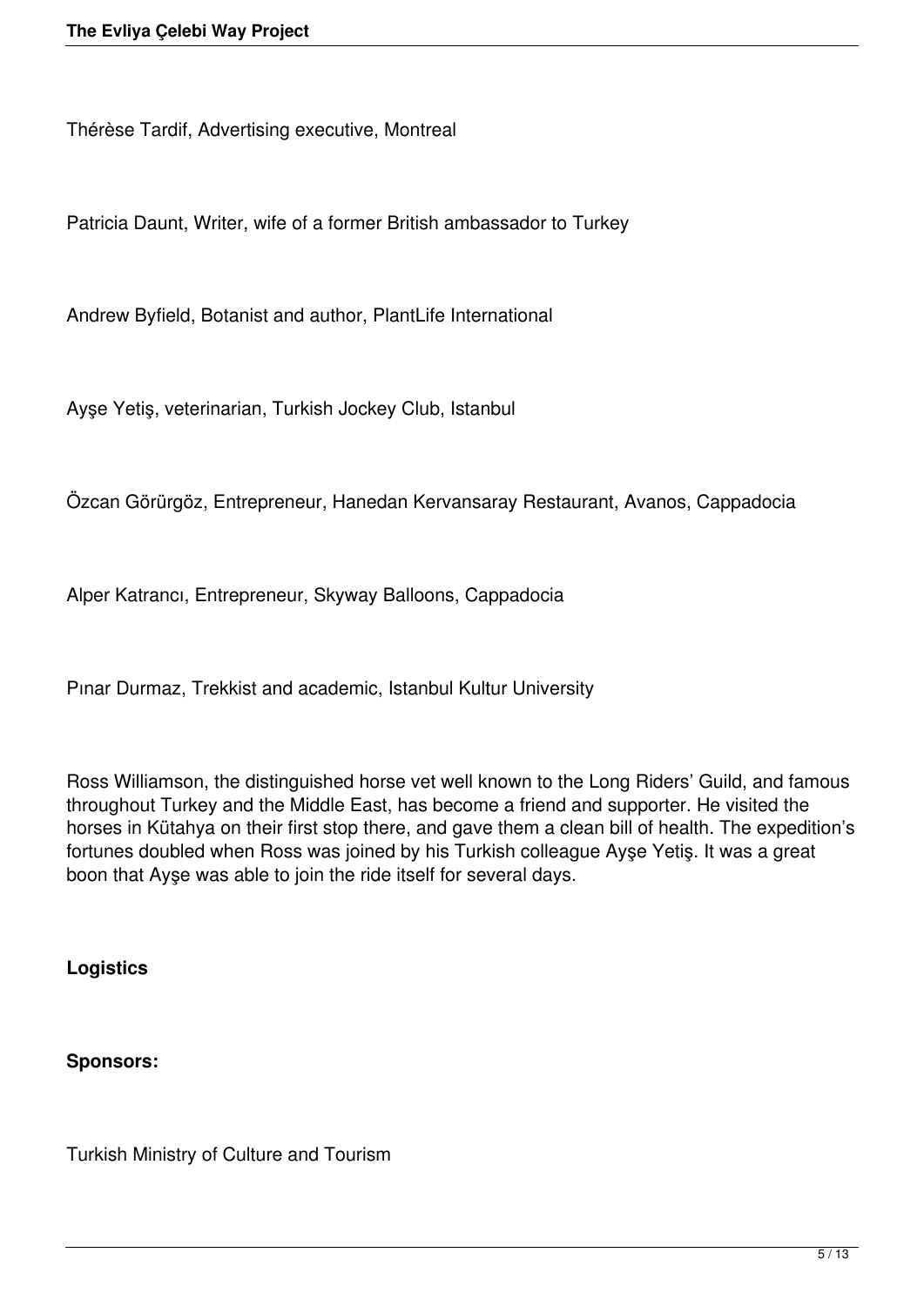Turkish Embassy (London)

Kütahya Porselen

Güral Porselen

Güral Art Craft

Municipality and Mayor's office of Kütahya

Governor of Kütahya

Zeytinoğlu Yem

Turkish Jockey Club

Avis-Koç Holding

Akhal-Teke Horse Centre of Avanos, Cappadocia

Leverhulme Trust, UK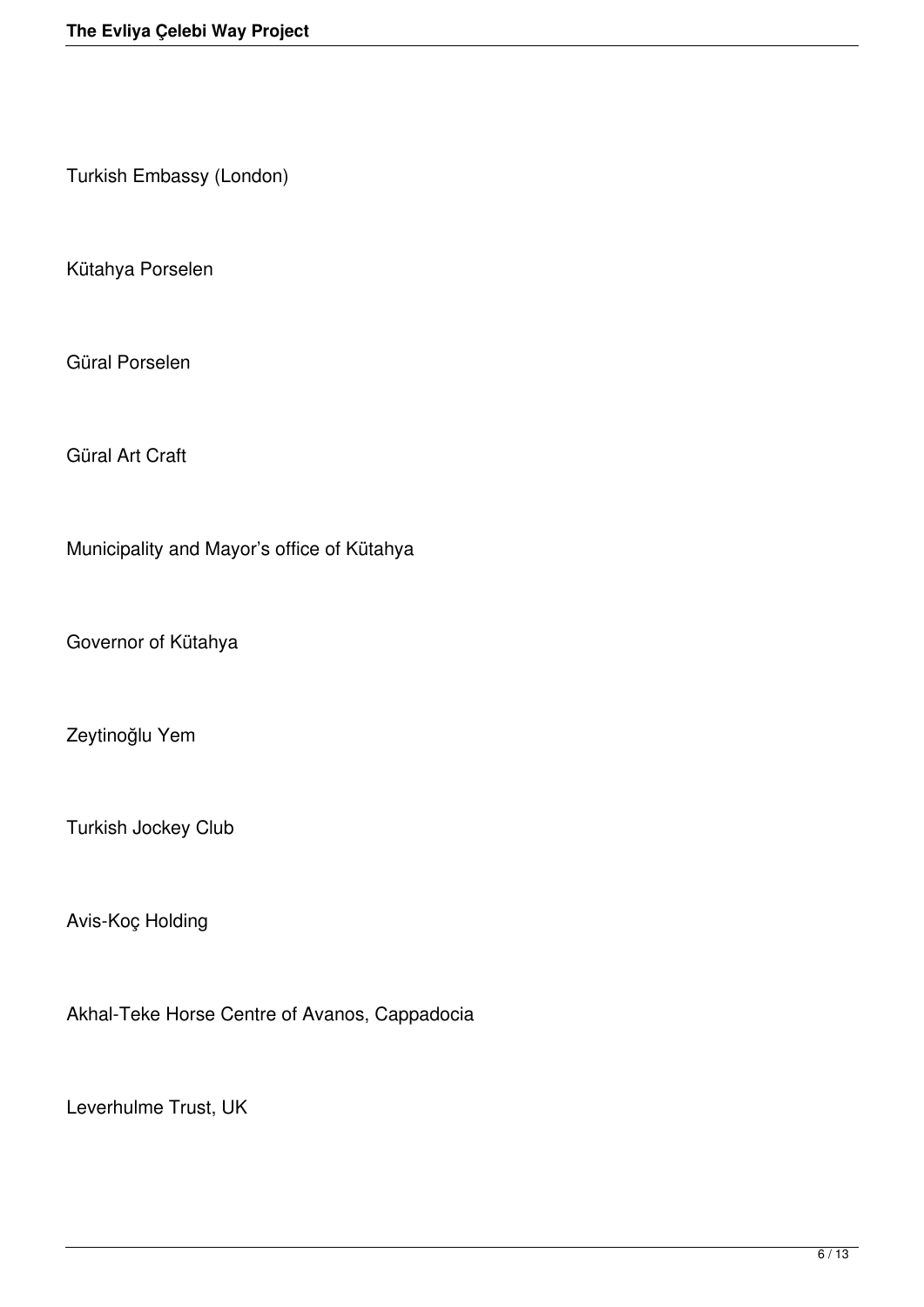University of Kent, UK

University of Exeter (Turkish Studies), UK

Sabancı University, Istanbul

#### **Transport:**

The expedition's seven horses were transported by lorry to Hersek, courtesy of the Turkish Jockey Club, from their stables in Cappadocia. Three were transported from Eski Gediz to Kütahya in a small lorry, 3 abreast, facing forwards, courtesy of Birol Babanoğlu, President of the Equestrian Sports Club of Kütahya. These same 3 horses were transported two days later to Equippedicial spents shown in the same vehicle. The final 4 were transported in the same small lorry, facing sideways, from Çavdarhisar to Kütahya. The Turkish Jockey Club transported these 4 to Cappadocia the next day. All horses loaded without much difficulty and travelled safely, without any ill effects.

#### **Feed and Water**

#### **Feed:**

Courtesy of Zeytinoğlu Yem, the horses were fed a muesli-type complete high protein (14 %) feed daily. The company supplies many racing stables in Turkey, and the mix was labelled 'Racing Mix.' They were given 7 kilos of feed a day: at daybreak, upon arrival in camp, and twice during the evening and night.

They grazed freely in camp and during stops on the ride. Hay was purchased along the route to supplement their grazing.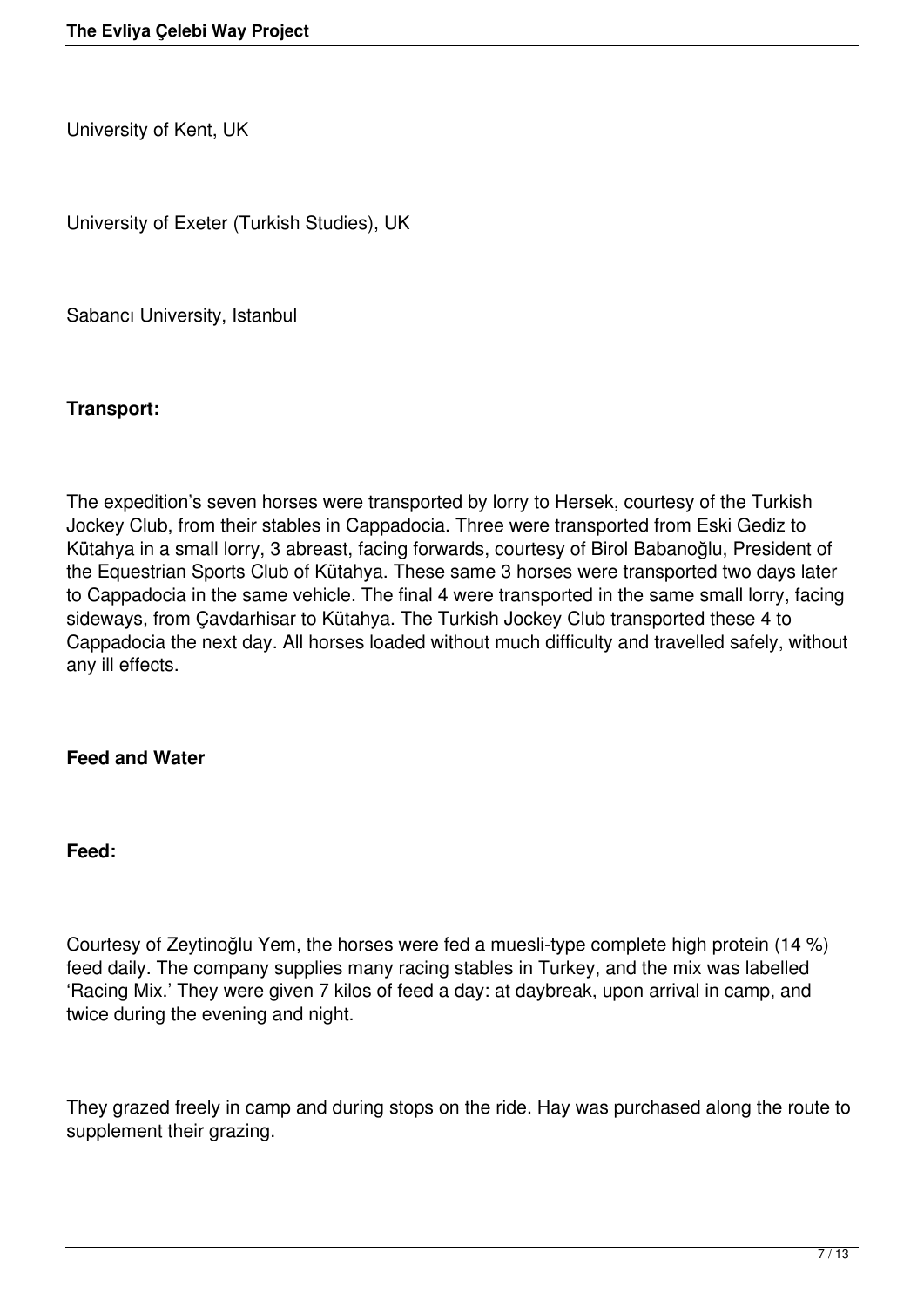Both plastic feed bowls and traditional nosebags were employed to ensure that every horse got her full rations.

## **Water:**

In camp, three horses were usually left loose and the other four individually picketed. The loose horses could drink at will, the others were taken to drink at regular intervals. Water is freely available in Turkey, with fountains containing drinking troughs (*çeşmes*) by the roadside for man and beast. Passing such a fountain, we usually stopped to see if the horses wished to drink. Campsites were usually by a

#### *çeşme.*

The support vehicle carried water at all times as well, and plastic buckets were given to the horses.

## **Farriery**

We carried blacksmithing tools and spare horseshoes with us in the support vehicle. Both Ercihan and Sedat are competent emergency farriers. Apart from attending to the odd nail, we had no trouble with the horses' shoes during the trip. The horses' usual farrier from Cappadocia joined the expedition outside Kütahya and reshod all the horses on the 22<sup>nd</sup> day.

# **Equipment**

The tack was supplied by the Akhal Teke Horse Center. The saddles were either Indian-made, according to a French randonnée design, or Australian stock saddles (2 of these). Two imported UK Thorowgood endurance saddles were tried; one (a Griffin) fit horses and riders reasonably well and stayed the course. The other newer design fit neither horses nor riders well and was quickly exchanged for an Indian saddle. Photos show that a number of the horses are wearing girth sleeves. These were largely a preventative measure. Apart from one girth sore, which appeared during the first day and a half from a too tight girth, there were no girth sores on the ride. Sore backs and small saddle sores were more of a concern. The Indian saddles' trees fit the horses but each one had its idiosyncrasies of padding or lack thereof. There were two gel pads on the ride and these helped considerably. A larger supply of thick numnahs (saddle pads) would have been a real asset. Two complete sets of saddle pads would have enabled more frequent washing. A number of the horses were fitted with breastplates, but not all. These were very useful on the mountainous sections of the ride. One horse without a breastplate sometimes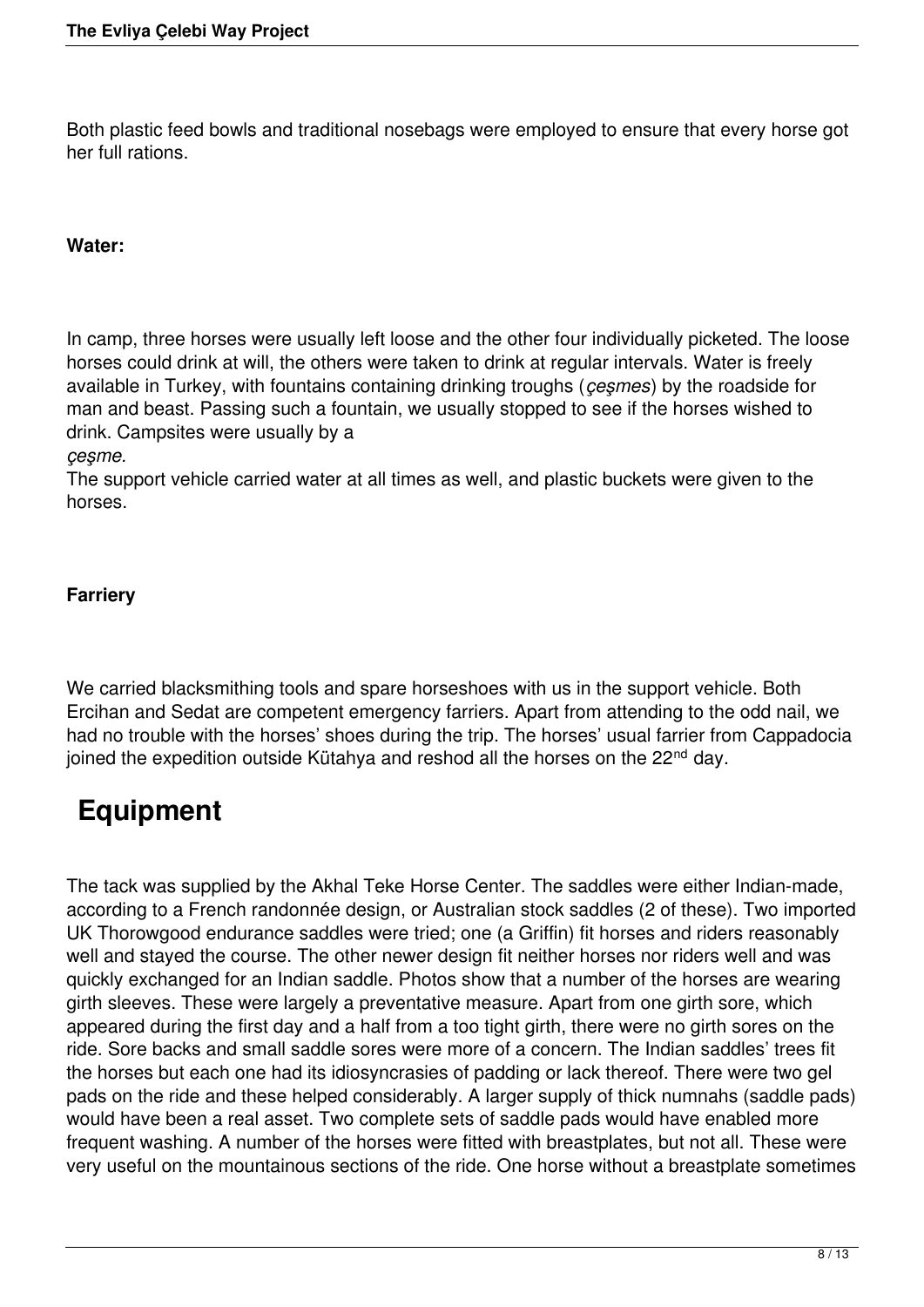had her leading rein tied round her front and attached to the saddle's front D rings, which served the immediate purpose. Breastplates for all horses come recommended.

The snaffle bridles were Indian imports. By the end of the ride, the horses were almost all wearing bits imported from the UK. Bits varied between a rubber jointed snaffle, D-ring snaffles, plain snaffles, and full-cheek French-link snaffles. Horses wore headcollars under their bridles and had leading reins either around their necks or coiled and attached to their saddles. Several of the numnahs had small attached saddle bags that got soaked when crossing rivers. Some riders favoured larger leather saddles bags, others simply used the pockets of their various garments.

# **The Route, and Maps**

# **Way Finding:**

A combination of maps from the Turkish government and Google Earth was essential. Read in the light of Evliya's descriptions and those of other travellers, the maps we had provided a trial itinerary. Ercihan checked parts of the route by motorbike some months before the expedition began. During the expedition, he often took the motorbike to scout out the day's route, either before starting or upon arrival in camp. Throughout the ride, consultation with local people was a critical part of determining the best rideable tracks and ways, away from asphalt roads. Amongst the riders, Ercihan and Sedat as native speakers and Caroline as fluent in Turkish did most of the negotiating about routes. Other members of the party who could speak Turkish occasionally chipped in (Mac, Donna, Andy, Tricia).

Ercihan has an excellent eye for country. He has an uncanny sense of direction, and of where to ride, at what pace, which tracks to follow, and which to avoid. The expedition's famous getting-lost-in-the-forest adventure, described in the blog entry written from Kütahya, occurred in his absence, when he was taking an Equitours ride in Cappadocia and we were guiding ourselves, aided by Sedat.

# **Logic of the Route:**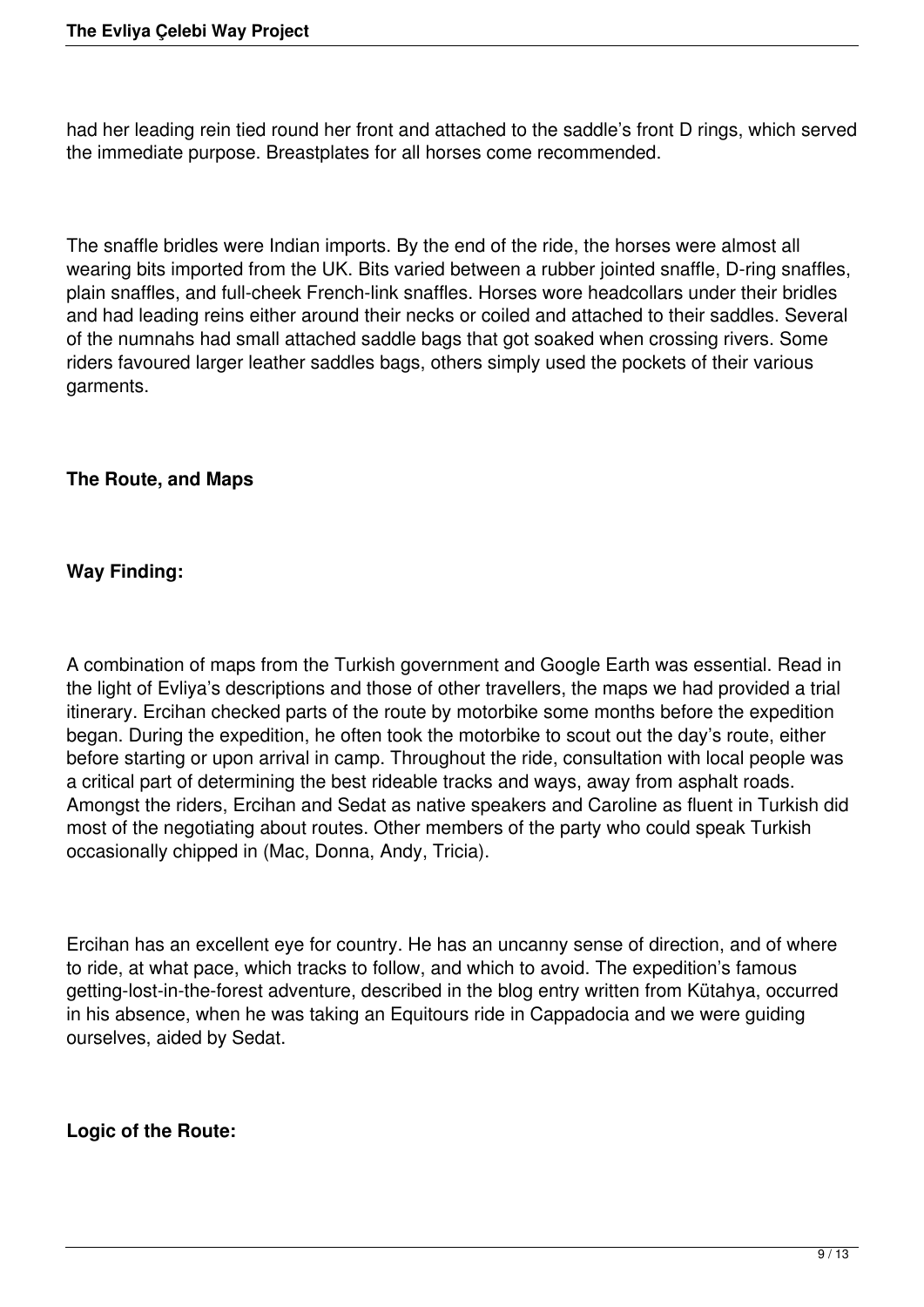Hersek was where horseback travellers going from Istanbul into Anatolia would ship their horses across the Izmit Gulf in small boats. A first camp there made good sense, in order to avoid the congestion of Istanbul. It is hoped that future horseback travellers will attempt this ride, and beginning from Hersek comes highly recommended. The route of the ride hinges on Kütahya, passing through and ending in this important Anatolian and Ottoman city, which has embraced Evliya as a 'native son', dedicated a small museum to him, and plans a large statue memorialising him. (Evliya himself states that he was born in Istanbul, at Unkapanı, but that all his father's family were from Kütahya.) The point of the looping itinerary – southeastwards to Afyon and back westwards to Uşak, Eski Gediz, and Simav, before returning to Kütahya – is that Evliya himself very rarely travelled straight unless he was on an official mission. When travelling to please himself, he followed obligation, curiosity, whim, and desire, and wound his way from place to place circuitously, even backtracking if he received a tempting invitation or heard of a site it would interesting to visit. When embarking upon the *haj*, therefore, he went from Kütahya to Afyon, and then back to Uşak, before proceeding to Eski Gediz and Simav enroute to Izmir. This is by no means a direct or even obvious route to Mecca!

# **Changes to Maps and Routes:**

The initial idea had been to follow Evliya to Izmir but research on the route during the summer of 2008 revealed Evliya's important connections to Kütahya, as well as that city's beautiful Ottoman architecture, sense of cultural heritage, and thriving local horse culture centred around *rahvan*

riding and racing. It seemed most appropriate to end a sustainable tourism route there, rather than in urban Izmir. This decision explains the change of route map – from the map showing Izmir as the final destination that originally appeared on the Long Riders' Guild website, announcing the Great Anatolian Ride, to what appears on the University of Kent website for the project (

www.kent.ac.uk/english/evliya/index.html ) as well as on the blog.

A second change of route was decided upon during the ride. Evliya's itinerary between Afyon and Uşak is very confusing. He appears to have gone both sharply south to Şuhut and Sandıklı, and sharply west to Boyalı, Sinanpaşa, and Banaz. The original plan was to ride to Şuhut and Sandıklı and thence to Banaz and Uşak. This plan might well have put the total mileage of the route at 1000 miles. But much of the riding would have been over a fairly flat and seemingly empty plain about which Evliya has almost nothing to say. One gets the impression that he covered this part of the itinerary at great speed, hardly stopping. Taking this route might have led to a comparatively boring itinerary for the Evliya Çelebi Way. It would also have added another week or ten days to the expedition in its entirety, postponing arrival at the fascinating horse- and mule-powered village of Ovacık and the *cirit*-pursuing environs of Uşak by at least a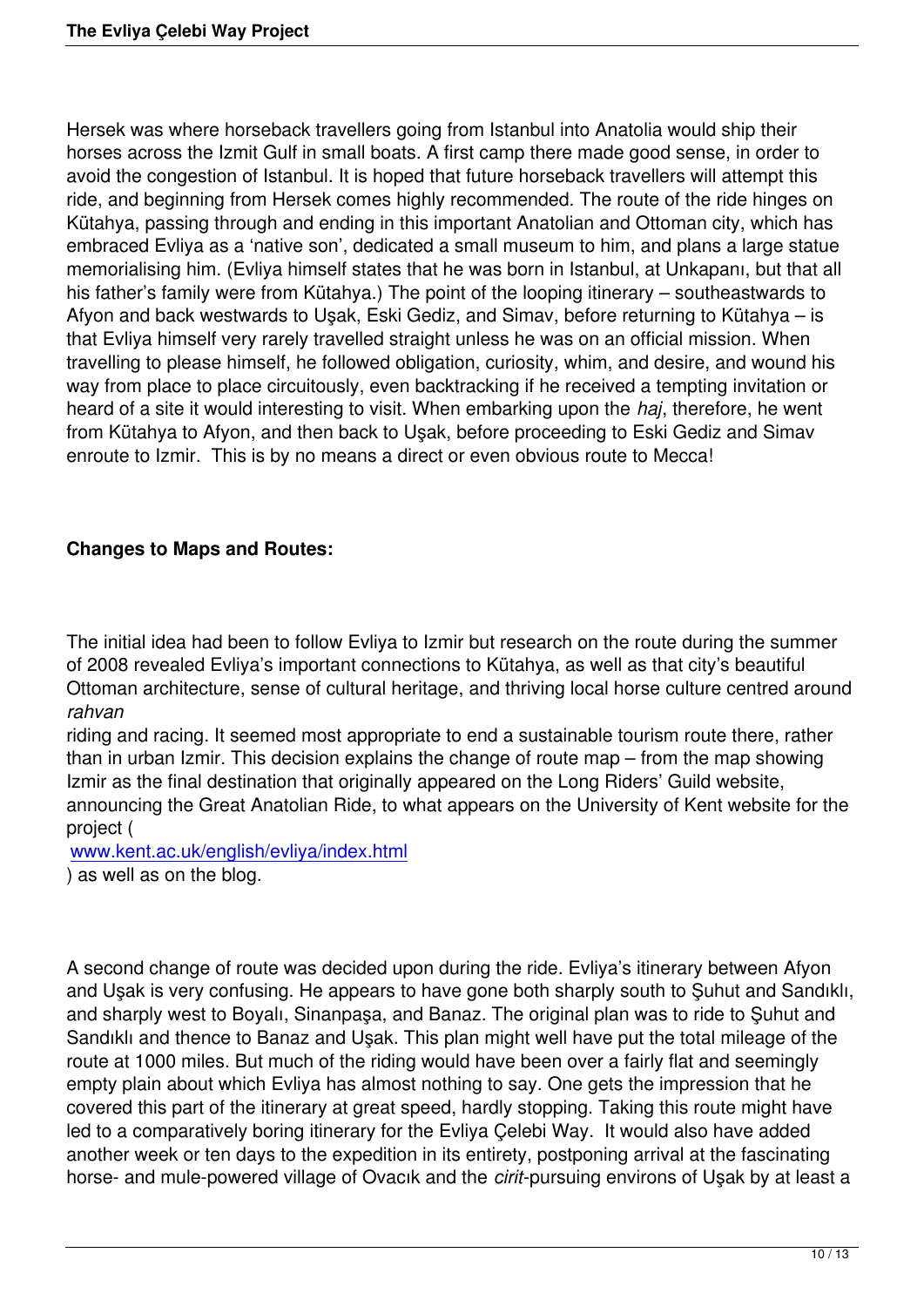week. And all the while, the clement autumnal weather was holding, but could change drastically at any moment. Once winter was upon us, the later portions of the ride back up into the mountains on the way to Kütahya would become extremely difficult if not impossible. The expedition members decided at Afyon to take the more direct but also much more historically rich and detailed route described by Evliya that led to Uşak through Boyalı, Sinanpaşa, and Banaz. (How one would have satisfactorily combined both routes in one journey, as he claims he did, remains a mystery.) The expedition party felt entirely gratified by this change of plan when the new route led through some of the most interesting and hospitable horse country of the entire trip, as well as some of the most stunningly beautiful landscapes.

## **The Ride**

The initial group who set out from Hersek consisted of seven horses (Anadolu, Titiz, Sarhoş, Ilos, Elis, Asya, and Hidalgo) with six riders (Ercihan Dilari, Donna Landry, Caroline Finkel, Gerald MacLean, Susan Wirth, and Thérèse Tardif), leaving one horse as *yedek* or stand-by each day. After 24 days, the party were joined by Patricia Daunt and Andy Byfield, the very day that Gerald MacLean (Mac) injured his foot on the support vehicle ramp, confining him to the cab for the next fortnight and making available an extra horse for the newcomers. Susan, Thérèse, Tricia, and Andy all had to leave the ride, because of other commitments, after the 32 nd

day.

Various Turkish friends and supporters were fortunately able to join the ride intermittently until the 40<sup>th</sup> day, after which the original core organisers were the only riders left. On the last day of riding, the 41 st day, Ercihan, Donna, and Caroline, riding Anadolu, Titiz, and Sarhos, with Ilos as *yede*k, arrived at the ancient site of Çavdarhisar (Aizanoi, the easternmost temple of Zeus in mainland Anatolia), along with Mac, Metin, and Sedat (plus the puppies Emine and Pamuk who joined the party at Büyükoturak) in the support vehicle.

The plan for the expedition was to continue riding for two or three more days, although the exact route was still under discussion, and to be joined by Mac on Ilos as soon as possible for a triumphant entrance into Kütahya.

Unfortunately, the turning of the month from October to November coincided with the arrival of snow in the mountains and high ground and a sharp temperature drop throughout Turkey. This extreme change in the weather would have made both travelling over the mountains to Kütahya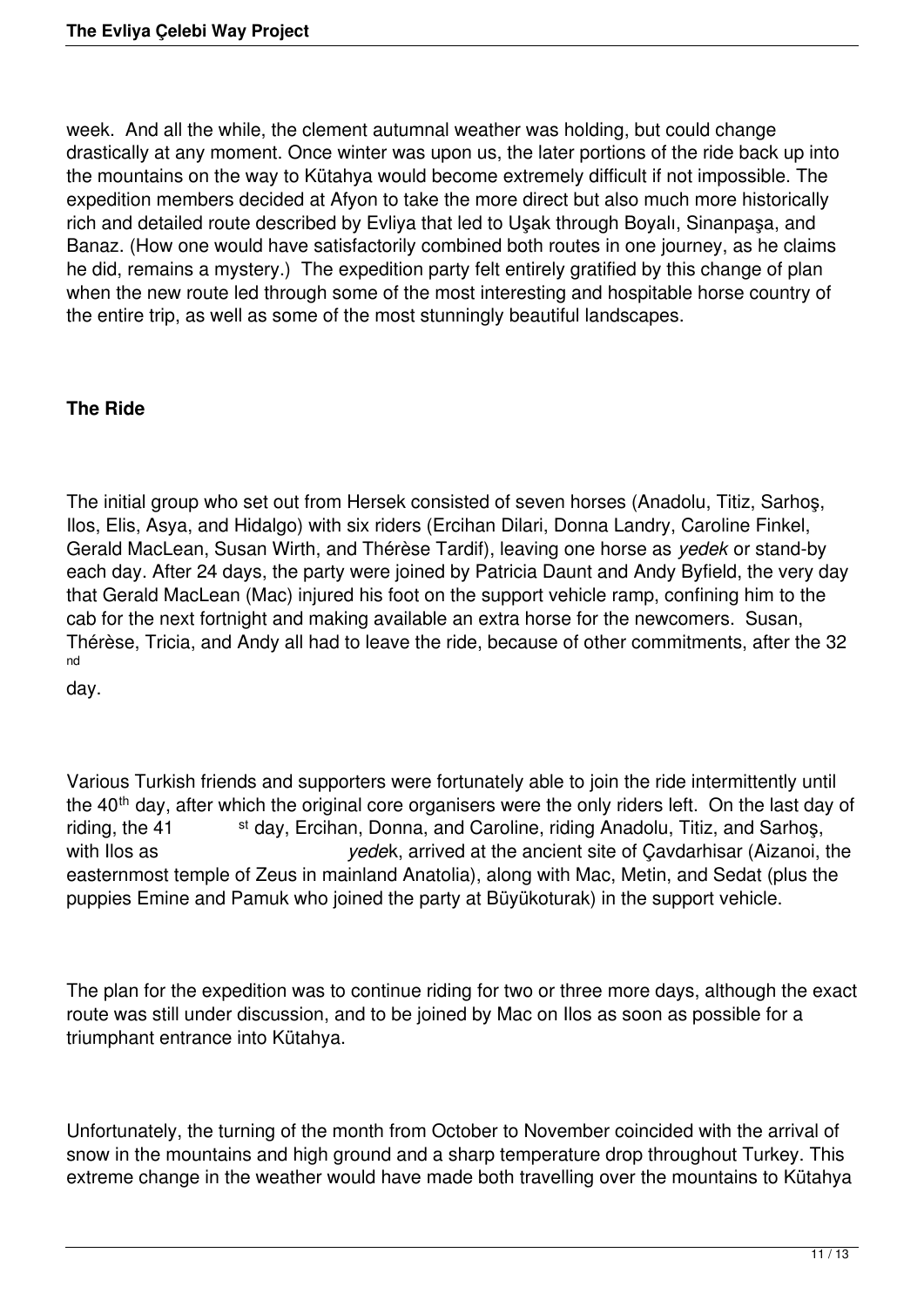and camping with the horses in the snow, given the equipment available, very tricky if not foolhardy, although some nineteenth-century travellers did brave such conditions. The change in the weather also coincided with the totally unexpected impounding of the expedition's support vehicle by the police in Çavdarhisar. An unforeseen circumstance that could have arisen at any time during the trip, this development was a consequence of a debt outstanding against the title of the vehicle when it had belonged to a previous owner. Nobody on the expedition was responsible for this illegality, but it fell to the members of the group to sort it out. All riders and horses, in motorised transport, had to accompany the support vehicle to Kütahya under police escort on the 42<sup>nd</sup> day. The coinciding of the severe weather with this intervention by the police and the expedition's proximity to Kütahya, where the legal matter would need to be sorted out, could be said to have been fortuitous. Upon arrival in Kütahya, the expedition announced its completion to the mayor, Mustafa Iça, a keen supporter of the project. He was delighted to learn that the group had returned safely. He held a press conference in his office. Nobody was interested in seeing the horses ridden into the city for a second time, given the inclement (in Turkish terms) conditions that prevailed.

# **Ride Details:**

The expedition averaged 30 and sometimes achieved 40 kilometres a day on full days. There were some half days or days with a late start as a result of hospitality or press coverage. There were complete days off for the horses near major cities so that the expedition could follow Evliya into town (Iznik, Bursa, Kütahya, Afyon, Uşak, Simav).

On most days the ride began at 9:30 or 10 and finished at 6 pm. In late October, when the time changed, we had to finish by 5 to arrive in daylight. Water, fruit, biscuits, and sometimes tins were carried in our saddle bags. There were frequent stops to drink tea at villages as well as a lunch stop. We often exchanged provisions with villagers or purchased food along the way.

We kept up a fast walking pace for most of the ride, trotted intermittently, and cantered if the going appeared to be really sound and good. Many fields are riddled with *gelincik* holes (the burrows of a small hibernating mammal,

## *mustela frenata*

, or long-tailed weasel) and should not be casually galloped over.

What the expedition has proved beyond a doubt is how suitable the western Anatolian countryside remains for riding, trekking, and other forms of sustainable tourism. So long as